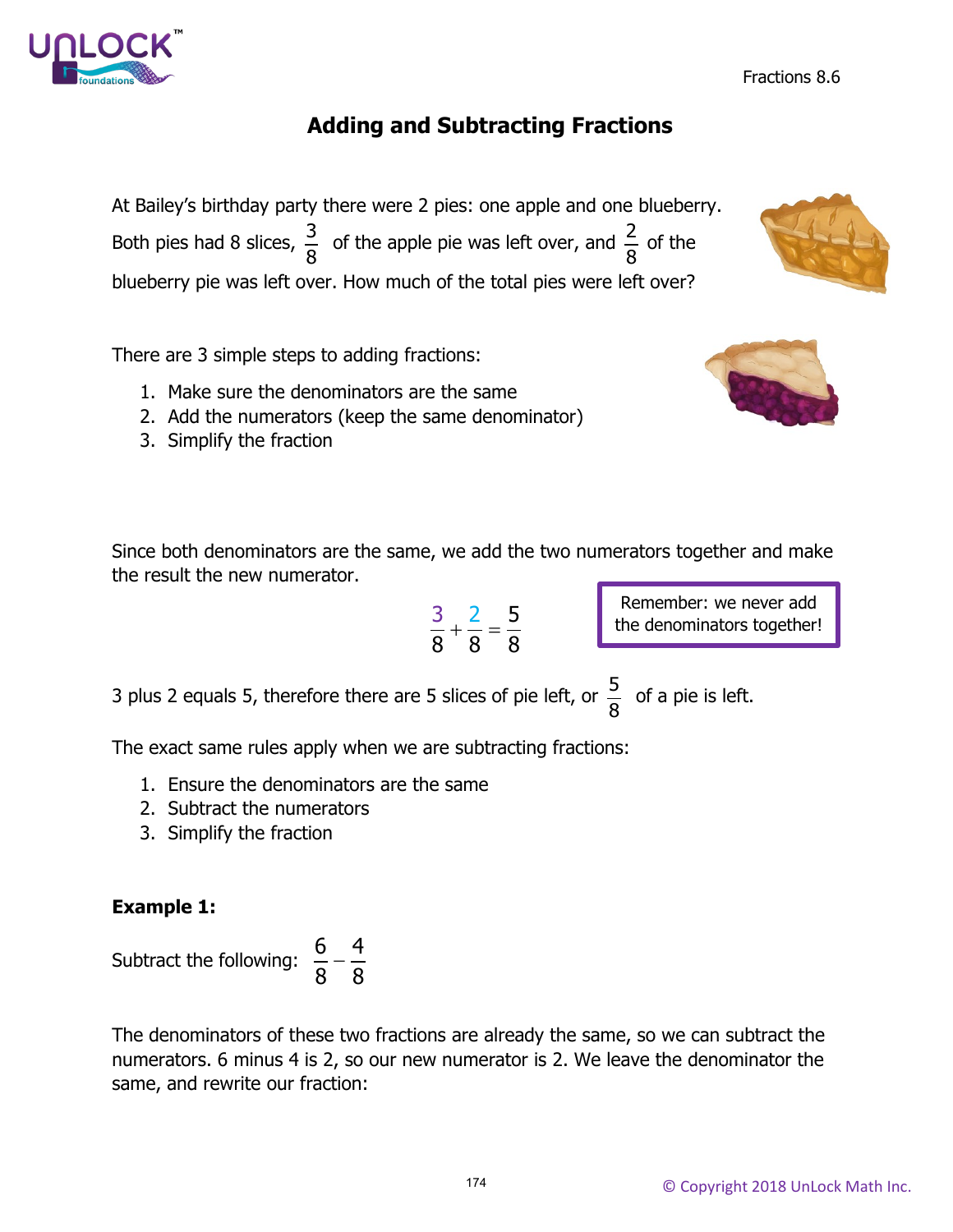Fractions 8.6



$$
\frac{6}{8} - \frac{4}{8} = \frac{2}{8}
$$

Next, we have to simplify our fraction. Both the numerator and the denominator can be divided by 2:

$$
\frac{2\div 2}{8\div 2}=\frac{1}{4}
$$

Our final answer is one fourth

$$
\frac{6}{8} - \frac{4}{8} = \frac{2}{8} = \frac{1}{4}
$$

#### **Example 2:**

Add the following:  $\frac{5}{10} + \frac{1}{10}$ 10 10  $+\frac{1}{10}$ 

Since the denominators are the same we can start by adding the numerators: 5 plus 1 is 6.

$$
\frac{5}{10}+\frac{1}{10}=\frac{6}{10}
$$

Now we simplify our fraction, both the numerator and the denominator can be divided by 2:

$$
\frac{6 \div 2}{10 \div 2} = \frac{3}{5}
$$

Our final answer is three fifths.

$$
\frac{5}{10} + \frac{1}{10} = \frac{6}{10} = \frac{3}{5}
$$